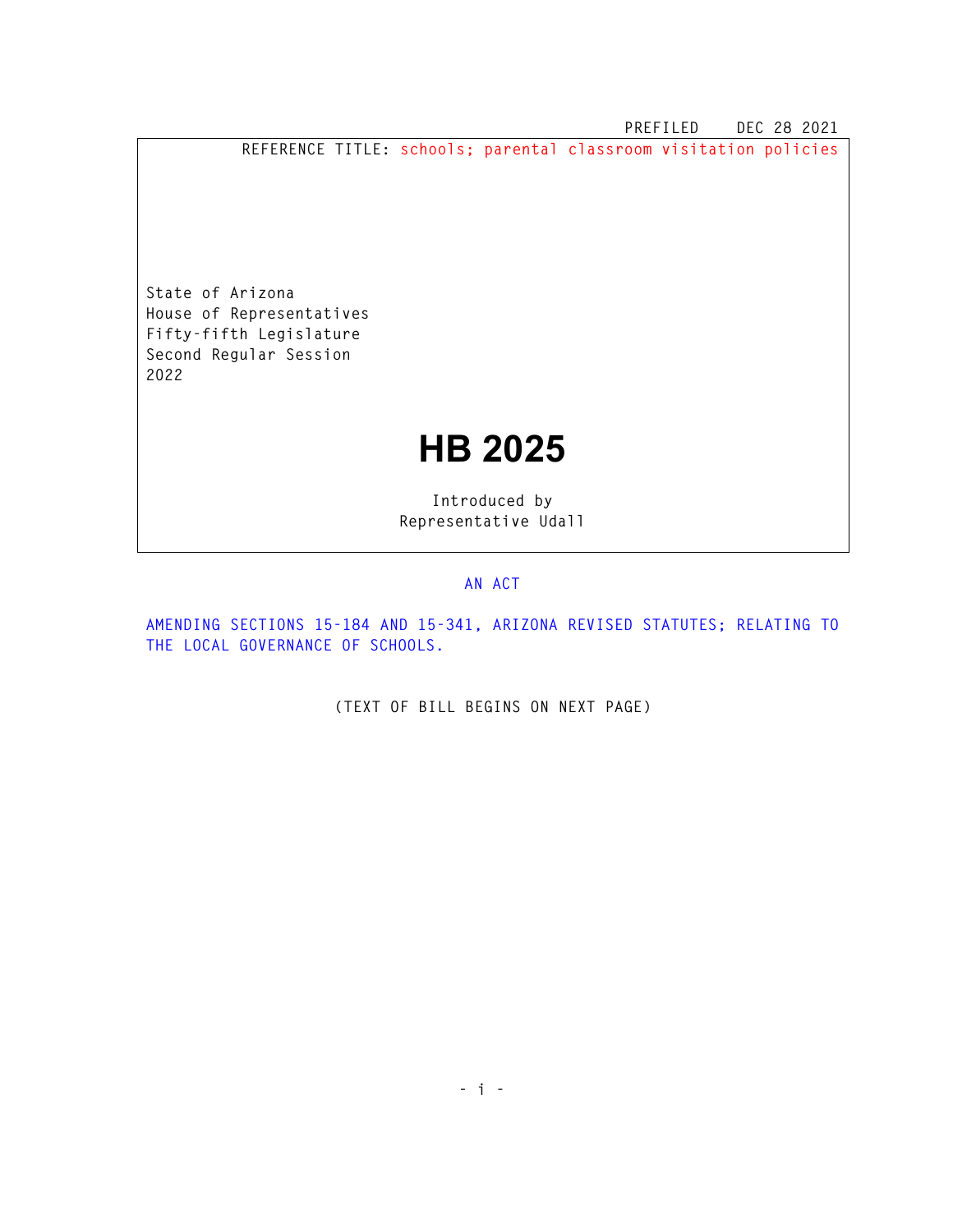**1 Be it enacted by the Legislature of the State of Arizona: 2 Section 1. Section 15-184, Arizona Revised Statutes, is amended to 3 read: 4 15-184. Charter schools; admissions requirements; parental 5 classroom visits 6 A. A charter school shall enroll all eligible pupils who submit a 7 timely application, unless the number of applications exceeds the capacity 8 of a program, class, grade level or building. 9 B. A charter school shall give enrollment preference to pupils WHO 10 ARE returning to the charter school in the second or any subsequent year 11 of its operation and to siblings of pupils WHO ARE already enrolled in the 12 charter school. 13 C. A charter school may give enrollment preference to children who 14 are in foster care or meet the definition of unaccompanied youth 15 prescribed in the McKinney-Vento homeless assistance act (42 United States 16 Code section 11434a). 17 D. A charter school may give enrollment preference to and reserve 18 capacity for pupils who either: 19 1. Are children, grandchildren or legal wards of any of the 20 following: 21 (a) Employees of the school. 22 (b) Employees of the charter holder. 23 (c) Members of the governing body of the school. 24 (d) Directors, officers, partners or board members of the charter 25 holder. 26 2. Attended another charter school or are the siblings of that 27 pupil if the charter school previously attended by the pupil has the 28 identical charter holder, board and governing board membership as the 29 enrolling charter school or is managed by the same educational management 30 organization, charter management organization or educational service 31 provider as determined by the charter authorizer. 32 E. If remaining capacity is insufficient to enroll all pupils who 33 submit a timely application, the charter school shall select pupils 34 through an equitable selection process such as a lottery except that 35 preference shall be given to siblings of a pupil WHO IS selected through 36 an equitable selection process such as a lottery. 37 F. Except as provided in subsections A through D of this section, a 38 charter school shall not limit admission based on ethnicity, national 39 origin, gender, income level, disabling condition, proficiency in the 40 English language or athletic ability. 41 G. A charter school may limit admission to pupils within a given 42 age group or grade level. 43 H. A charter school may provide instruction to pupils of a single 44 gender with the approval of the sponsor of the charter school. An 45 existing charter school may amend its charter to provide instruction to**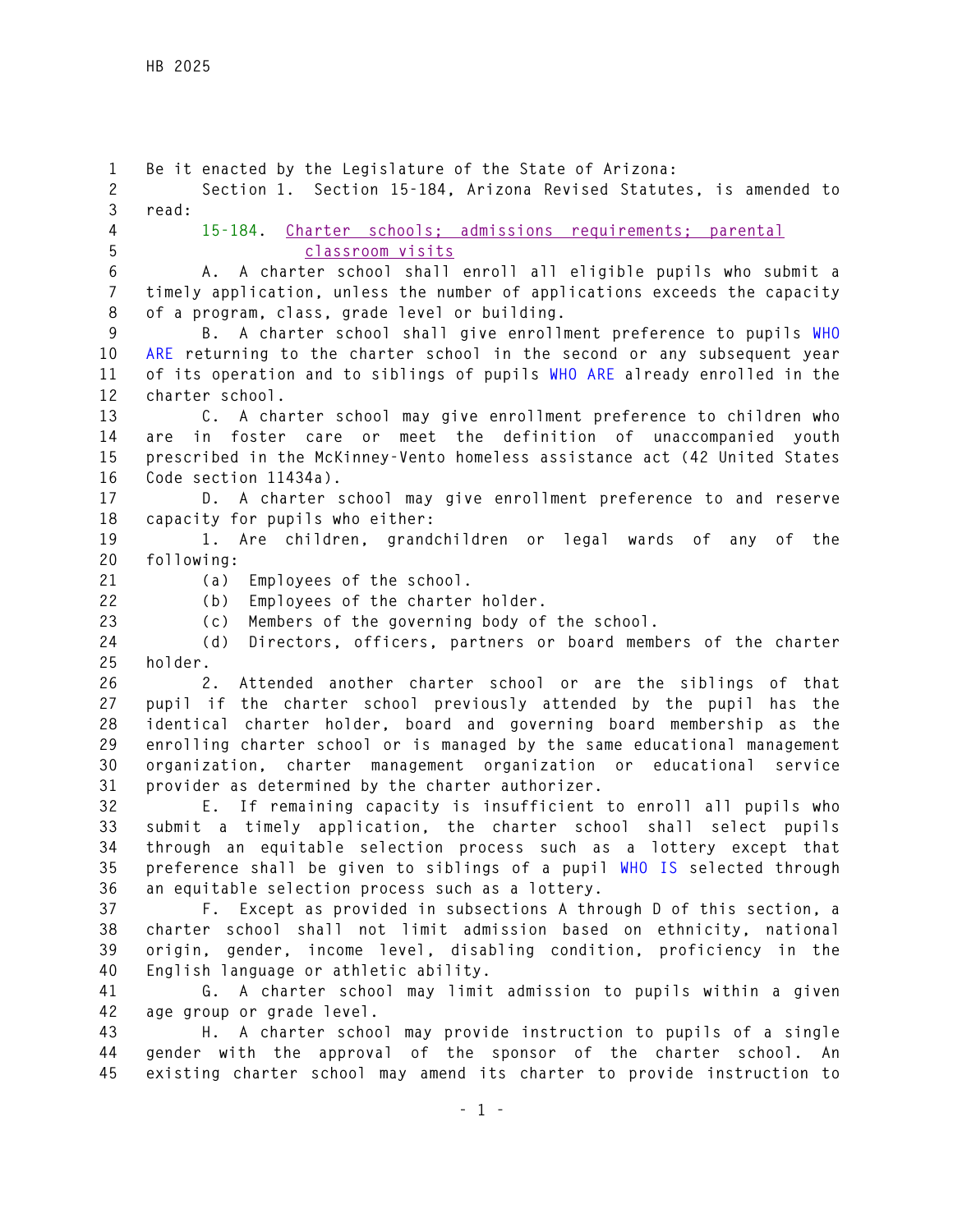1 pupils of a single gender<sub>,</sub> and, if approved by the sponsor of the charter **2 school, may provide instruction to pupils of a single gender at the 3 beginning of the next school year.** 

**4 I. A charter school may refuse to admit any pupil who has been 5 expelled from another educational institution or who is in the process of 6 being expelled from another educational institution.** 

**7 J. A CHARTER SCHOOL GOVERNING BODY MUST DEVELOP AND ADOPT IN A 8 PUBLIC MEETING POLICIES TO ALLOW FOR VISITS, TOURS AND OBSERVATIONS OF ALL 9 CLASSROOMS BY PARENTS OF ENROLLED PUPILS AND PARENTS WHO WISH TO ENROLL 10 THEIR CHILDREN IN THE CHARTER SCHOOL UNLESS A VISIT, TOUR OR OBSERVATION 11 THREATENS THE HEALTH AND SAFETY OF PUPILS AND STAFF. THESE POLICIES AND 12 PROCEDURES MUST BE EASILY ACCESSIBLE FROM THE HOME PAGE ON EACH SCHOOL'S 13 WEBSITE.** 

**14 Sec. 2. Section 15-341, Arizona Revised Statutes, is amended to 15 read:** 

**16 15-341. General powers and duties; immunity; delegation**

**17 A. The governing board shall:** 

**18 1. Prescribe and enforce policies and procedures to govern the**  19 schools that are not inconsistent with  $\frac{1}{100}$  THE LAWS or rules prescribed by **20 the state board of education.** 

**21 2. Exclude from schools all books, publications, papers or 22 audiovisual materials of a sectarian, partisan or denominational 23 character. This paragraph does not prohibit the elective course permitted 24 ALLOWED by section 15-717.01.** 

**25 3. Manage and control the school property within its district, 26 except that a district may enter into a partnership with an entity, 27 including a charter school, another school district or a military base, to 28 operate a school or offer educational services in a district building, 29 including at a vacant or partially used building, or in any building on 30 the entity's property pursuant to a written agreement between the parties.** 

**31 4. Acquire school furniture, apparatus, equipment, library books 32 and supplies for the schools to use.** 

**33 5. Prescribe the curricula and criteria for the promotion and 34 graduation of pupils as provided in sections 15-701 and 15-701.01.** 

**35 6. Furnish, repair and insure, at full insurable value, the school 36 property of the district.** 

**37 7. Construct school buildings on approval by a vote of the district 38 electors.** 

**39 8. In the name of the district, convey property belonging to the 40 district and sold by the board.** 

**41 9. Purchase school sites when authorized by a vote of the district 42 at an election conducted as nearly as practicable in the same manner as 43 the election provided in section 15-481 and held on a date prescribed in 44 section 15-491, subsection E, but such authorization shall not necessarily 45 specify the site to be purchased and such authorization shall not be**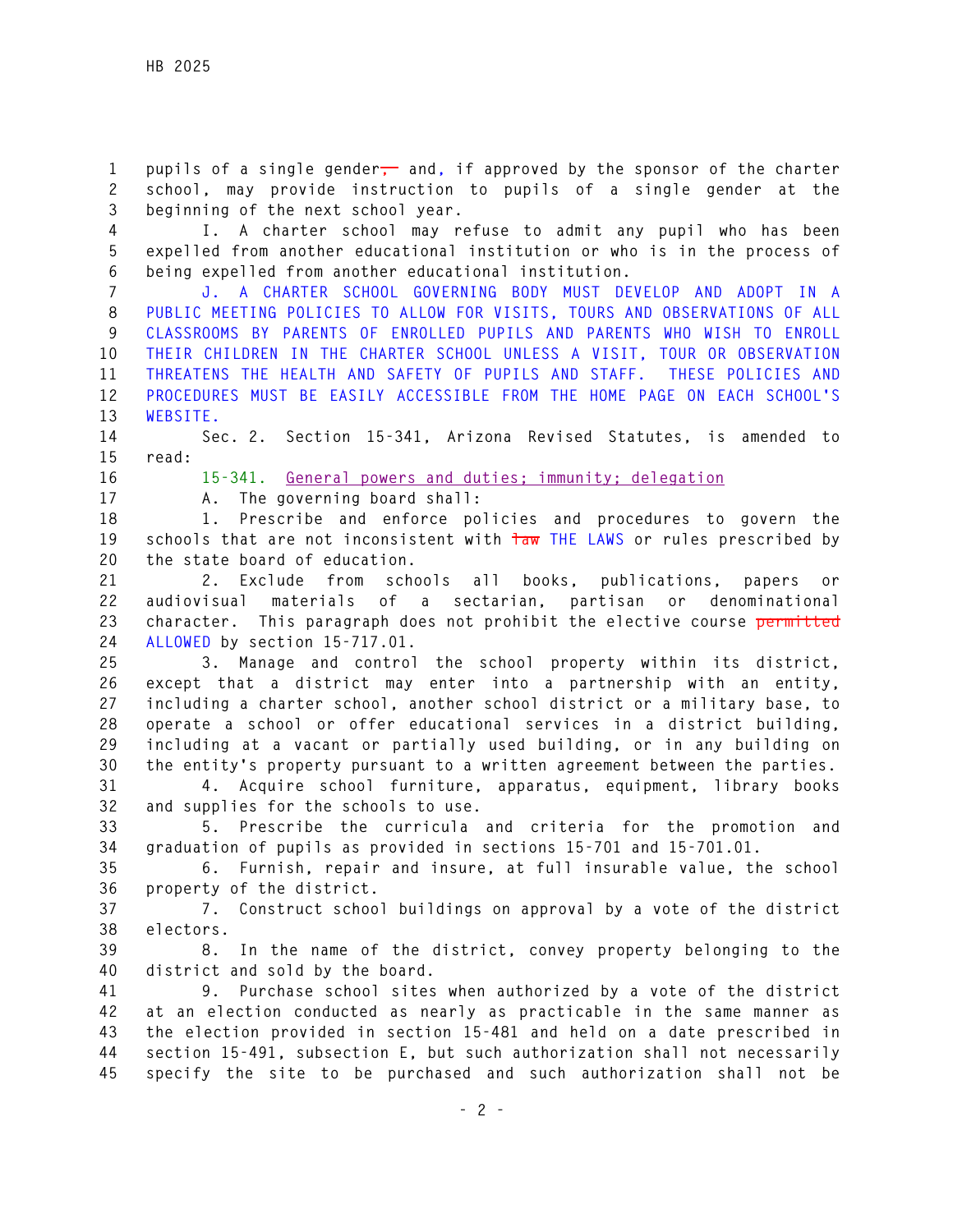**1 necessary to exchange unimproved property as provided in section 15-342, 2 paragraph 23.** 

**3 10. Construct, improve and furnish buildings used for school 4 purposes when such buildings or premises are leased from the national park 5 service.** 

**6 11. Purchase school sites or construct, improve and furnish school 7 buildings from the proceeds of the sale of school property only on 8 approval by a vote of the district electors.** 

**9 12. Hold pupils to strict account for disorderly conduct on school 10 property.** 

**11 13. Discipline students for disorderly conduct on the way to and 12 from school.** 

**13 14. Except as provided in section 15-1224, deposit all monies 14 received by the district as gifts, grants and devises with the county 15 treasurer who shall credit the deposits as designated in the uniform 16 system of financial records. If not inconsistent with the terms of the 17 gifts, grants and devises given, any balance remaining after expenditures 18 for the intended purpose of the monies have been made shall be used for 19 reduction of TO REDUCE school district taxes for the budget year, except 20 that in the case of accommodation schools the county treasurer shall carry 21 the balance forward for use by the county school superintendent for 22 accommodation schools for the budget year.** 

**23 15. Provide that, if a parent or legal guardian chooses not to 24 accept a decision of the teacher as provided in paragraph 42 of this 25 subsection, the parent or legal guardian may request in writing that the 26 governing board review the teacher's decision. This paragraph does not 27 release school districts from any liability relating to a child's 28 promotion or retention.** 

**29 16. Provide for adequate supervision over pupils in instructional 30 and noninstructional activities by certificated or noncertificated 31 personnel.** 

**32 17. Use school monies received from the state and county school 33 apportionment exclusively to pay salaries of teachers and other employees 34 and contingent expenses of the district.** 

**35 18. Annually report to the county school superintendent on or 36 before October 1 in the manner and form and on the blanks prescribed by 37 the superintendent of public instruction or county school superintendent. 38 The board shall also report directly to the county school superintendent 39 or the superintendent of public instruction whenever required.** 

**40 19. Deposit all monies received by school districts other than 41 student activities monies or monies from auxiliary operations as provided 42 in sections 15-1125 and 15-1126 with the county treasurer to the credit of 43 the school district except as provided in paragraph 20 of this subsection 44 and sections 15-1223 and 15-1224, and the board shall expend SPEND the 45 monies as provided by law for other school funds.**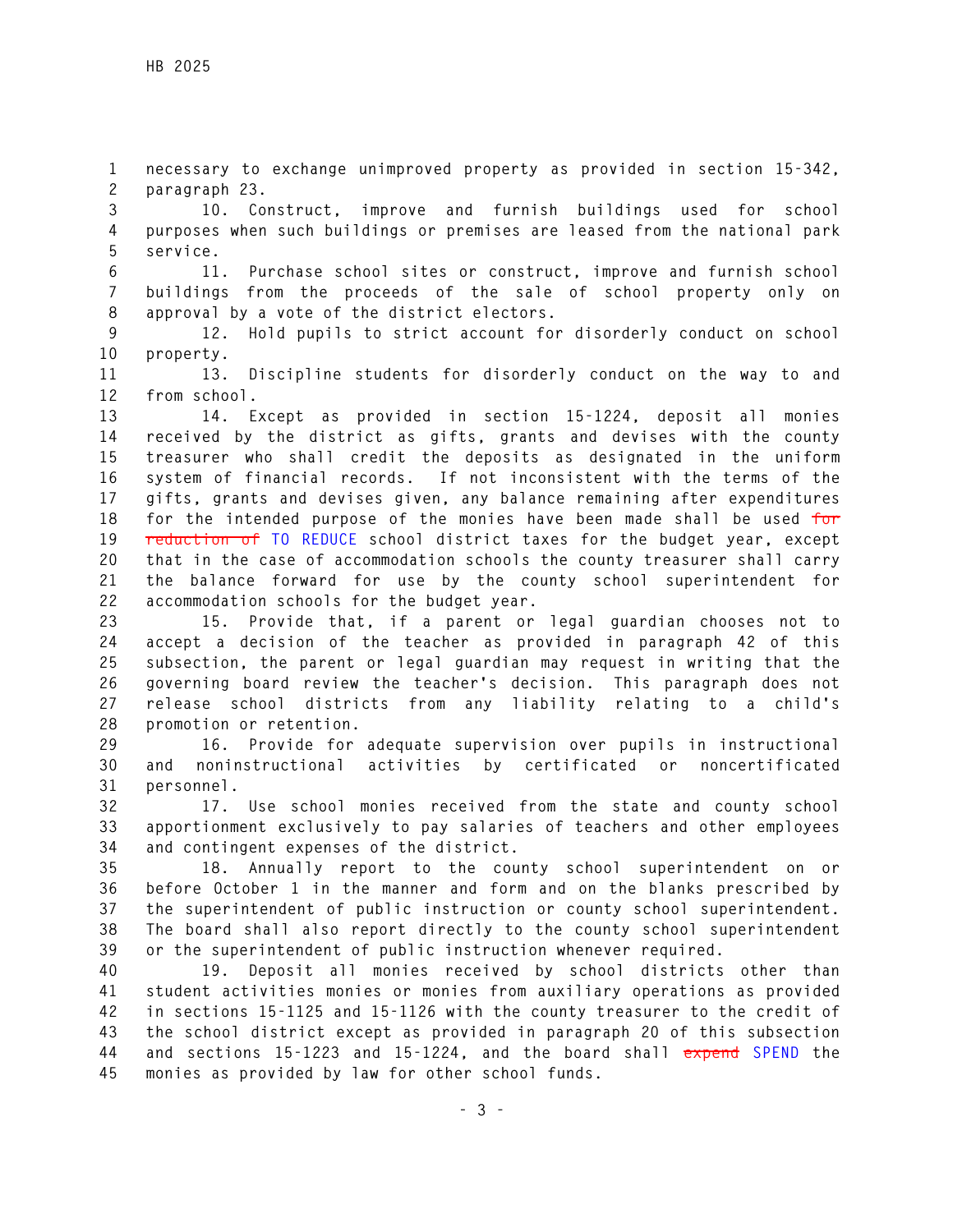**1 20. Establish bank accounts in which the board during a month may 2 deposit miscellaneous monies received directly by the district. The board 3 shall remit monies deposited in the bank accounts at least monthly to the 4 county treasurer for deposit as provided in paragraph 19 of this 5 subsection and in accordance with the uniform system of financial records.** 

**6 21. Prescribe and enforce policies and procedures for disciplinary 7 action against a teacher who engages in conduct that is a violation of the 8 policies of the governing board but that is not cause for dismissal of the 9 teacher or for revocation of the certificate of the teacher. Disciplinary 10 action may include suspension without pay for a period of time not to 11 exceed ten school days. Disciplinary action shall not include suspension 12 with pay or suspension without pay for a period of time longer than ten 13 school days. The procedures shall include notice, hearing and appeal 14 provisions for violations that are cause for disciplinary action. The 15 governing board may designate a person or persons to act on behalf of the 16 board on these matters.** 

**17 22. Prescribe and enforce policies and procedures for disciplinary 18 action against an administrator who engages in conduct that is a violation 19 of the policies of the governing board regarding duties of administrators 20 but that is not cause for dismissal of the administrator or for revocation 21 of the certificate of the administrator. Disciplinary action may include 22 suspension without pay for a period of time not to exceed ten school days. 23 Disciplinary action shall not include suspension with pay or suspension 24 without pay for a period of time longer than ten school days. The 25 procedures shall include notice, hearing and appeal provisions for 26 violations that are cause for disciplinary action. The governing board 27 may designate a person or persons to act on behalf of the board on these 28 matters. For violations that are cause for dismissal, the provisions of**  29 notice, hearing and appeal in chapter 5, article 3 of this title shall **30 apply. The filing of a timely request for a hearing suspends the 31 imposition of a suspension without pay or a dismissal pending completion 32 of the hearing.** 

**33 23. Notwithstanding sections 13-3108 and 13-3120, prescribe and 34 enforce policies and procedures that prohibit a person from carrying or 35 possessing a weapon on school grounds unless the person is a peace officer 36 or has obtained specific authorization from the school administrator.** 

**37 24. Prescribe and enforce policies and procedures relating to the 38 health and safety of all pupils participating in district-sponsored 39 practice sessions or games or other interscholastic athletic activities, 40 including:** 

- 
- **41 (a) The provision of water.**

**42 (b) Guidelines, information and forms, developed in consultation 43 with a statewide private entity that supervises interscholastic 44 activities, to inform and educate coaches, pupils and parents of the 45 dangers of concussions and head injuries and the risks of continued**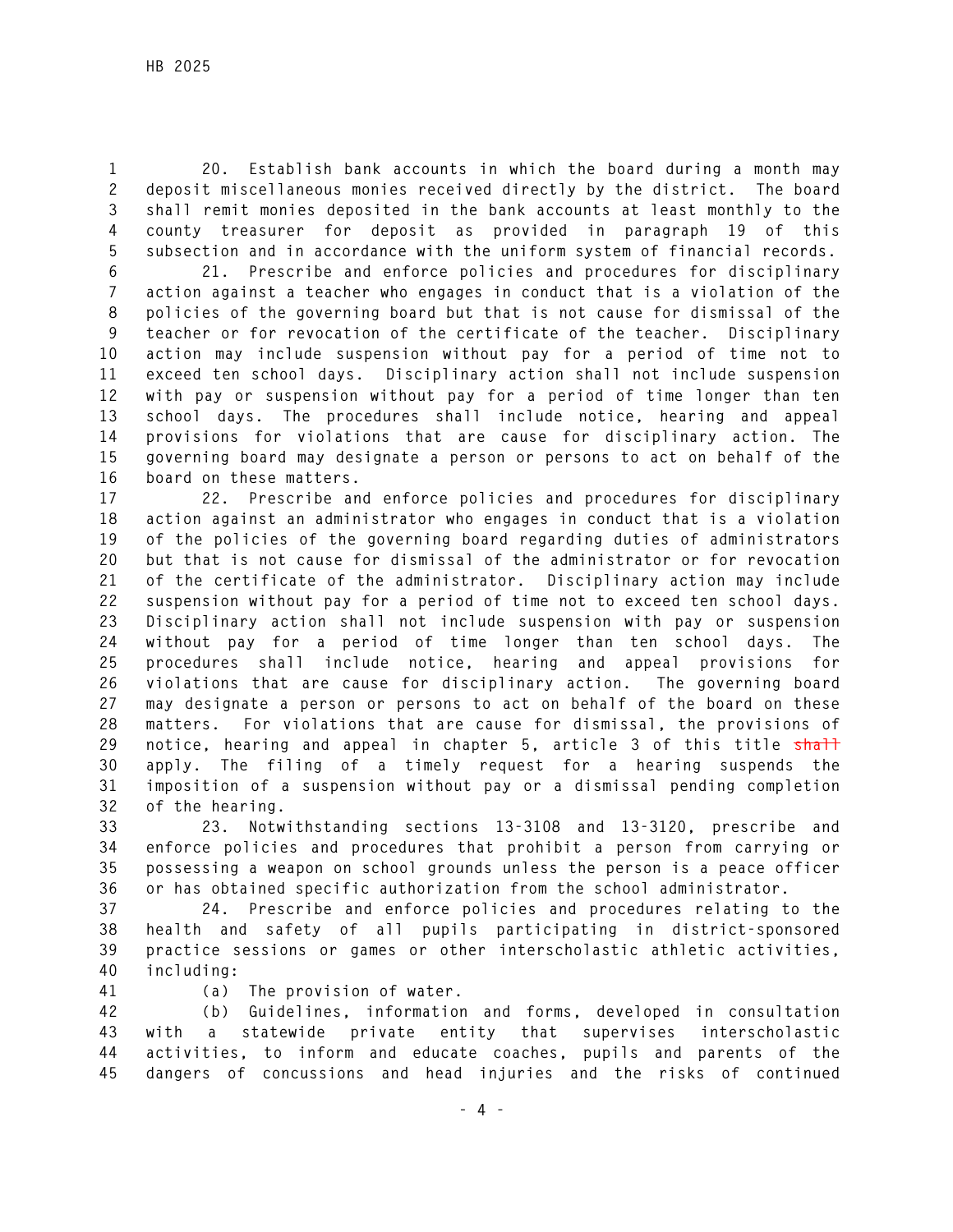**1 participation in athletic activity after a concussion. The policies and 2 procedures shall require that, before a pupil participates in an athletic 3 activity, the pupil and the pupil's parent must sign an information form 4 at least once each school year that states that the parent is aware of the 5 nature and risk of concussion. The policies and procedures shall require 6 that a pupil who is suspected of sustaining a concussion in a practice 7 session, game or other interscholastic athletic activity be immediately 8 removed from the athletic activity and that the pupil's parent or guardian 9 be notified. A coach from the pupil's team or an official or a licensed 10 health care provider may remove a pupil from play. A team parent may also 11 remove the parent's own child from play. A pupil may return to play on 12 the same day if a health care provider rules out a suspected concussion at 13 the time the pupil is removed from play. On a subsequent day, the pupil 14 may return to play if the pupil has been evaluated by and received written 15 clearance to resume participation in athletic activity from a health care 16 provider who has been trained in the evaluation EVALUATING and management 17 of MANAGING concussions and head injuries. A health care provider who is 18 a volunteer and who provides clearance to participate in athletic activity 19 on the day of the suspected injury or on a subsequent day is immune from 20 civil liability with respect to all decisions made and actions taken that 21 are based on good faith implementation of the requirements of this 22 subdivision, except in cases of gross negligence or wanton or wilful 23 neglect. A school district, school district employee, team coach, 24 official or team volunteer or a parent or guardian of a team member is not 25 subject to civil liability for any act, omission or policy undertaken in 26 good faith to comply with the requirements of this subdivision or for a 27 decision made or an action taken by a health care provider. A group or 28 organization that uses property or facilities owned or operated by a 29 school district for athletic activities shall comply with the requirements 30 of this subdivision. A school district and its employees and volunteers 31 are not subject to civil liability for any other person or organization's 32 failure or alleged failure to comply with the requirements of this 33 subdivision. This subdivision does not apply to teams that are based in 34 another state and that participate in an athletic activity in this state. 35 For the purposes of this subdivision, athletic activity does not include 36 dance, rhythmic gymnastics, competitions or exhibitions of academic skills 37 or knowledge or other similar forms of physical noncontact activities, 38 civic activities or academic activities, whether engaged in for the 39 purposes of competition or recreation. For the purposes of this 40 subdivision, "health care provider" means a physician who is licensed 41 pursuant to title 32, chapter 13 or 17, an athletic trainer who is 42 licensed pursuant to title 32, chapter 41, a nurse practitioner who is 43 licensed pursuant to title 32, chapter 15, and a physician assistant who 44 is licensed pursuant to title 32, chapter 25.**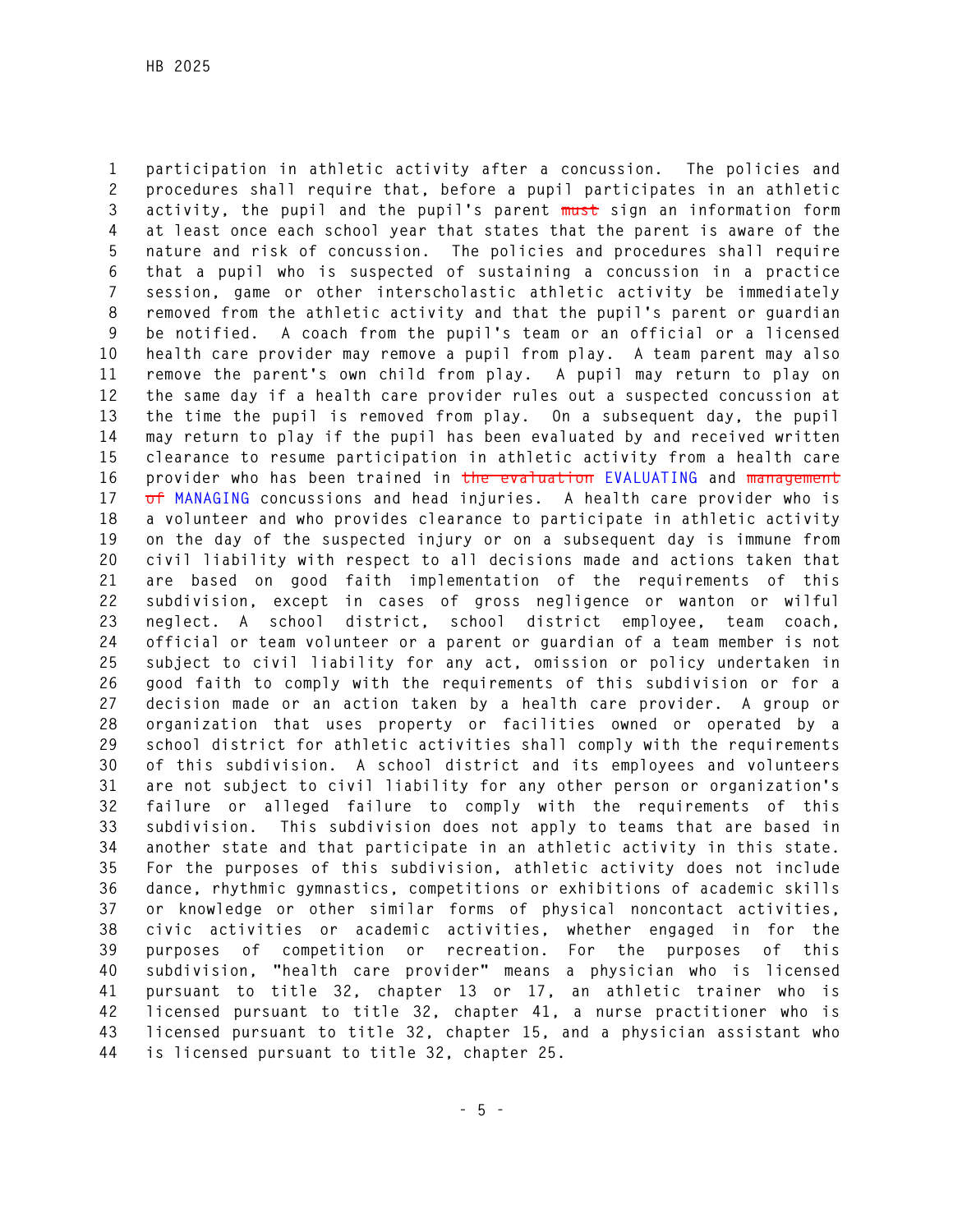**1 (c) Guidelines, information and forms that are developed in 2 consultation with a statewide private entity that supervises 3 interscholastic activities to inform and educate coaches, pupils and 4 parents of the dangers of heat-related illnesses, sudden cardiac death and 5 prescription opioid use. Before a pupil participates in any 6 district-sponsored practice session or game or other interscholastic 7 athletic activity, the pupil and the pupil's parent must be provided with 8 information at least once each school year on the risks of heat-related 9 illnesses, sudden cardiac death and prescription opioid addiction.** 

**10 25. Establish an assessment, data gathering and reporting system as 11 prescribed in chapter 7, article 3 of this title.** 

**12 26. Provide special education programs and related services 13 pursuant to section 15-764, subsection A to all children with disabilities 14 as defined in section 15-761.** 

**15 27. Administer competency tests prescribed by the state board of 16 education for the graduation of pupils from high school.** 

**17 28. Ensure that insurance coverage is secured for all construction 18 projects for purposes of general liability, property damage and workers' 19 compensation and secure performance and payment bonds for all construction 20 projects.** 

**21 29. Keep in the personnel file of all current and former employees 22 who provide instruction to pupils at a school information about the 23 employee's educational and teaching background and experience in a 24 particular academic content subject area. A school district shall inform 25 parents and guardians of the availability of the information and shall 26 make the information available for inspection on request of parents and 27 guardians of pupils enrolled at a school. This paragraph does not require 28 any school to release personally identifiable information in relation to 29 any teacher or employee, including the teacher's or employee's address, 30 salary, social security number or telephone number.** 

**31 30. Report to local law enforcement agencies any suspected crime 32 against a person or property that is a serious offense as defined in 33 section 13-706 or that involves a deadly weapon or dangerous instrument or 34 serious physical injury and any conduct that poses a threat of death or 35 serious physical injury to employees, students or anyone on the property 36 of the school. This paragraph does not limit or preclude the reporting by 37 a school district or an employee of a school district of suspected crimes 38 other than those required to be reported by this paragraph. For the 39 purposes of this paragraph, "dangerous instrument", "deadly weapon" and 40 "serious physical injury" have the same meanings prescribed in section 41 13-105.** 

**42 31. In conjunction with local law enforcement agencies and 43 emergency response agencies, develop an emergency response plan for each 44 school in the school district in accordance with minimum standards 45 developed jointly by the department of education and the division of**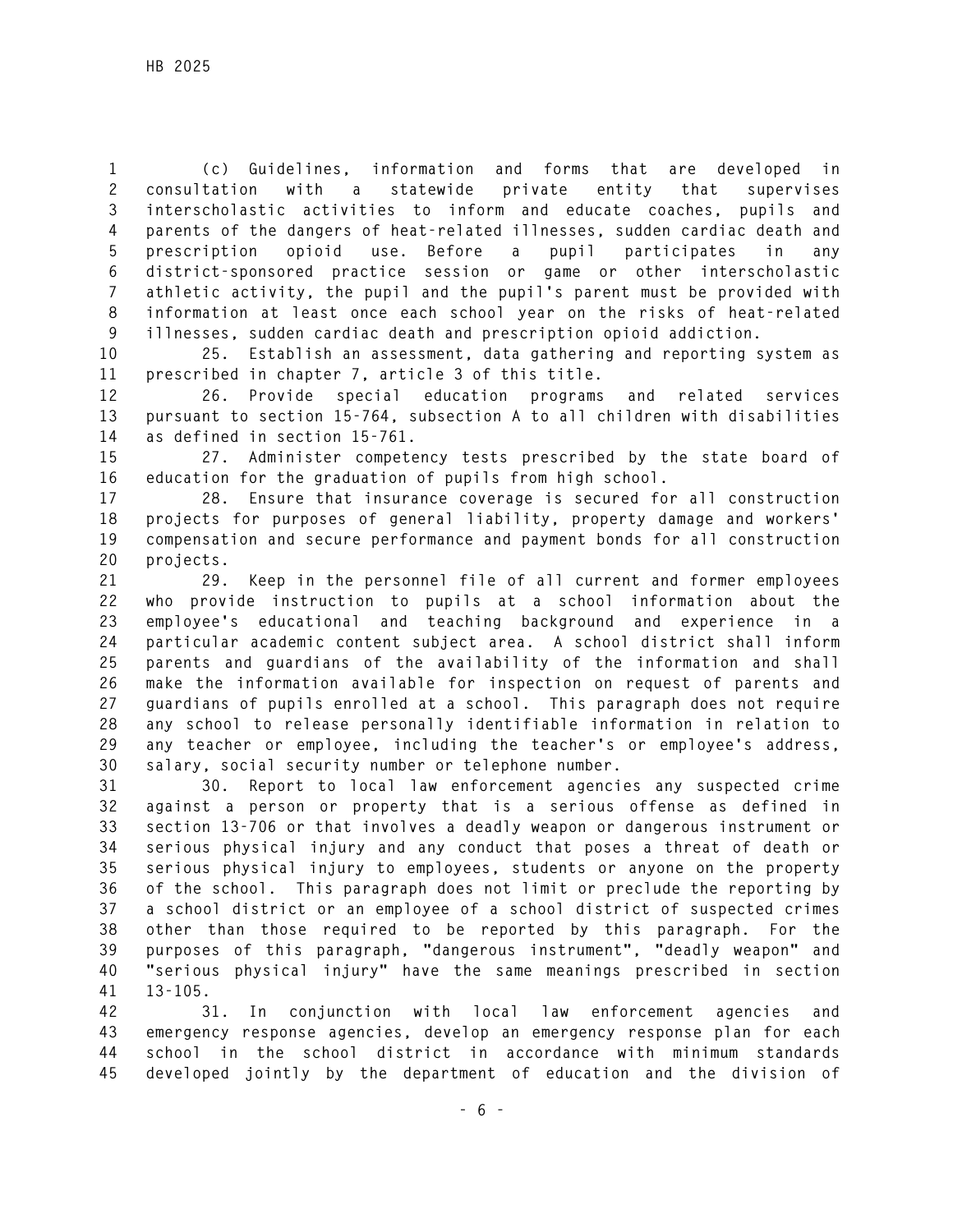**1 emergency management within the department of emergency and military 2 affairs.** 

**3 32. Provide written notice to the parents or guardians of all 4 students enrolled in the school district at least ten days before a public 5 meeting to discuss closing a school within the school district. The 6 notice shall include the reasons for the proposed closure and the time and 7 place of the meeting. The governing board shall fix a time for a public 8 meeting on the proposed closure not less than ten days before voting in a 9 public meeting to close the school. The school district governing board 10 shall give notice of the time and place of the meeting. At the time and 11 place designated in the notice, the school district governing board shall 12 hear reasons for or against closing the school. The school district 13 governing board is exempt from this paragraph if the governing board 14 determines that the school shall be closed because it poses a danger to 15 the health or safety of the pupils or employees of the school. A 16 governing board may consult with the division of school facilities within 17 the department of administration for technical assistance and for 18 information on the impact of closing a school. The information provided 19 from the division of school facilities within the department of 20 administration shall not require the governing board to take or not take 21 any action.** 

**22 33. Incorporate instruction on Native American history into 23 appropriate existing curricula.** 

**24 34. Prescribe and enforce policies and procedures:** 

**25 (a) Allowing pupils who have been diagnosed with anaphylaxis by a 26 health care provider licensed pursuant to title 32, chapter 13, 14, 17 or 27 25 or by a registered nurse practitioner licensed and certified pursuant 28 to title 32, chapter 15 to carry and self-administer emergency 29 medications, including epinephrine auto-injectors, while at school and at 30 school-sponsored activities. The pupil's name on the prescription label on 31 the medication container or on the medication device and annual written 32 documentation from the pupil's parent or guardian to the school that 33 authorizes possession and self-administration is sufficient proof that the 34 pupil is entitled to the possession POSSESS and self-administration of 35 SELF-ADMINISTER the medication. The policies shall require a pupil who 36 uses an epinephrine auto-injector while at school and at school-sponsored 37 activities to notify the nurse or the designated school staff person of 38 the use of the medication as soon as practicable. A school district and 39 its employees are immune from civil liability with respect to all 40 decisions made and actions taken that are based on good faith 41 implementation of the requirements of this subdivision, except in cases of 42 wanton or wilful neglect.** 

**43 (b) For the emergency administration of epinephrine auto-injectors 44 by a trained employee of a school district pursuant to section 15-157.**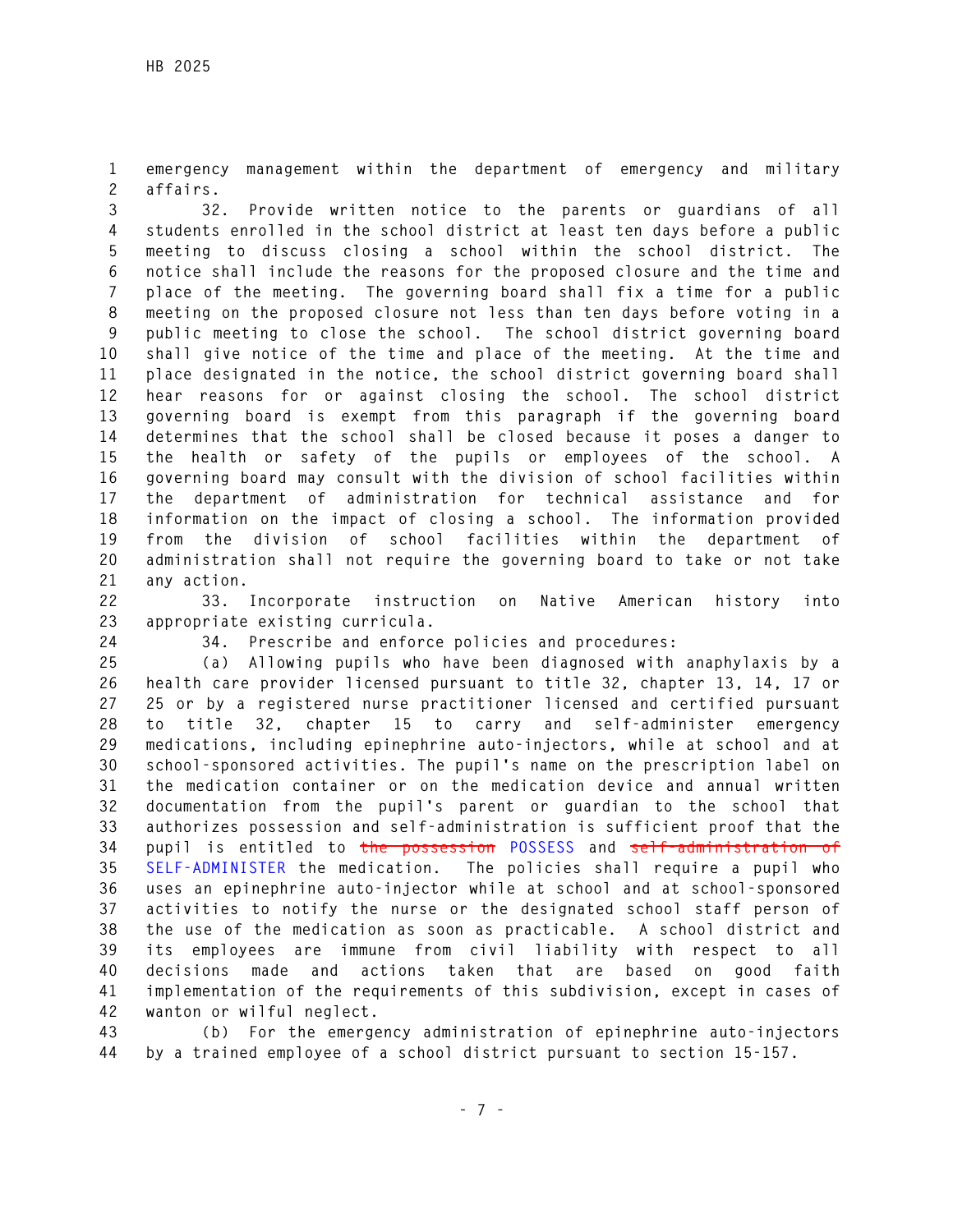**1 35. Allow the possession and self-administration of prescription 2 medication for breathing disorders in handheld inhaler devices by pupils 3 who have been prescribed that medication by a health care professional 4 licensed pursuant to title 32. The pupil's name on the prescription label 5 on the medication container or on the handheld inhaler device and annual 6 written documentation from the pupil's parent or guardian to the school 7 that authorizes possession and self-administration shall be IS sufficient 8 proof that the pupil is entitled to the possession POSSESS and 9 self-administration of SELF-ADMINISTER the medication. A school district 10 and its employees are immune from civil liability with respect to all 11 decisions made and actions taken that are based on a good faith 12 implementation of the requirements of this paragraph.** 

**13 36. Prescribe and enforce policies and procedures to prohibit 14 pupils from harassing, intimidating and bullying other pupils on school 15 grounds, on school property, on school buses, at school bus stops, at 16 school-sponsored events and activities and through the use of electronic 17 technology or electronic communication on school computers, networks, 18 forums and mailing lists that include the following components:** 

**19 (a) A procedure for pupils, parents and school district employees 20 to confidentially report to school officials incidents of harassment, 21 intimidation or bullying. The school shall make available written forms 22 designed to provide a full and detailed description of the incident and 23 any other relevant information about the incident.** 

**24 (b) A requirement that school district employees report in writing 25 suspected incidents of harassment, intimidation or bullying to the 26 appropriate school official and a description of appropriate disciplinary 27 procedures for employees who fail to report suspected incidents that are 28 known to the employee.** 

**29 (c) A requirement that, at the beginning of each school year, 30 school officials provide all pupils with a written copy of the rights, 31 protections and support services available to a pupil who is an alleged 32 victim of an incident reported pursuant to this paragraph.** 

**33 (d) If an incident is reported pursuant to this paragraph, a 34 requirement that school officials provide a pupil who is an alleged victim 35 of the incident with a written copy of the rights, protections and support 36 services available to that pupil.** 

**37 (e) A formal process for documenting reported incidents of 38 harassment, intimidation or bullying and providing for the 39 confidentiality, maintenance and disposition of this documentation. 40 School districts shall maintain documentation of all incidents reported 41 pursuant to this paragraph for at least six years. The school shall not 42 use that documentation to impose disciplinary action unless the 43 appropriate school official has investigated and determined that the 44 reported incidents of harassment, intimidation or bullying occurred. If a 45 school provides documentation of reported incidents to persons other than**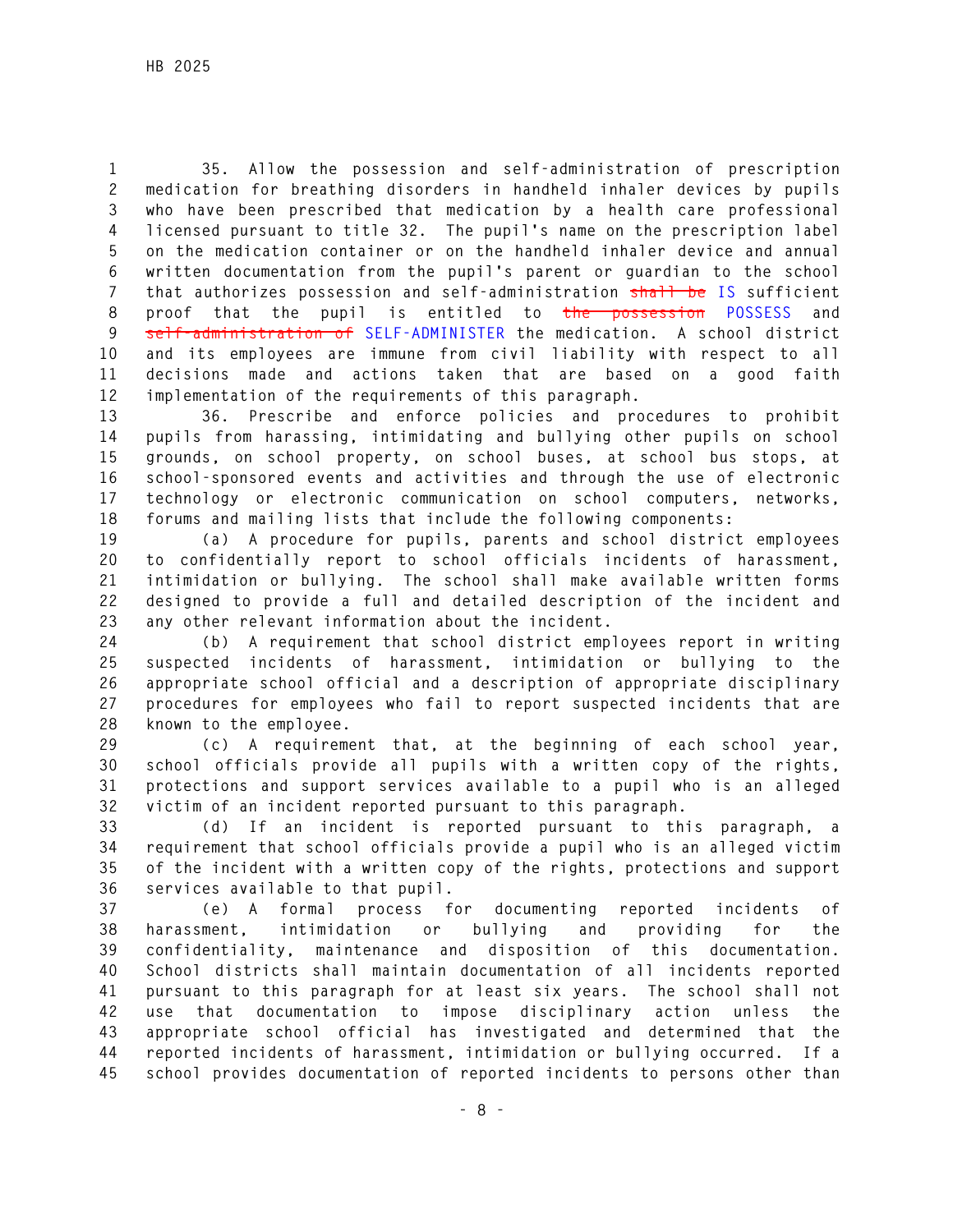**1 school officials or law enforcement, all individually identifiable 2 information shall be redacted.** 

**3 (f) A formal process for the appropriate school officials to 4 investigate suspected incidents of harassment, intimidation or bullying, 5 including procedures for notifying the alleged victim and the alleged 6 victim's parent or guardian when a school official or employee becomes 7 aware of the suspected incident of harassment, intimidation or bullying.** 

**8 (g) Disciplinary procedures for pupils who have admitted or been 9 found to have committed incidents of harassment, intimidation or bullying. 10 (h) A procedure that sets forth consequences for submitting false** 

**11 reports of incidents of harassment, intimidation or bullying.** 

**12 (i) Procedures designed to protect the health and safety of pupils 13 who are physically harmed as the result of incidents of harassment, 14 intimidation and bullying, including, if appropriate, procedures to 15 contact emergency medical services or law enforcement agencies, or both.** 

**16 (j) Definitions of harassment, intimidation and bullying.** 

**17 37. Prescribe and enforce policies and procedures regarding 18 changing or adopting attendance boundaries that include the following 19 components:** 

**20 (a) A procedure for holding public meetings to discuss attendance 21 boundary changes or adoptions that allows public comments.** 

**22 (b) A procedure to notify the parents or guardians of the students 23 affected, including assurance that, if that school remains open as part of 24 the boundary change and capacity is available, students assigned to a new 25 attendance area may stay enrolled in their current school.** 

**26 (c) A procedure to notify the residents of the households affected 27 by the attendance boundary changes.** 

**28 (d) A process for placing public meeting notices and proposed maps 29 on the school district's website for public review, if the school district 30 maintains a website.** 

**31 (e) A formal process for presenting the attendance boundaries of 32 the affected area in public meetings that allows public comments.** 

**33 (f) A formal process for notifying the residents and parents or 34 guardians of the affected area as to the decision of the governing board 35 on the school district's website, if the school district maintains a 36 website.** 

**37 (g) A formal process for updating attendance boundaries on the 38 school district's website within ninety days after an adopted boundary 39 change. The school district shall send a direct link to the school 40 district's attendance boundaries website to the department of real estate.** 

**41 38. If the state board of education determines that the school 42 district has committed an overexpenditure as defined in section 15-107, 43 provide a copy of the fiscal management report submitted pursuant to 44 section 15-107, subsection H on its website and make copies available to**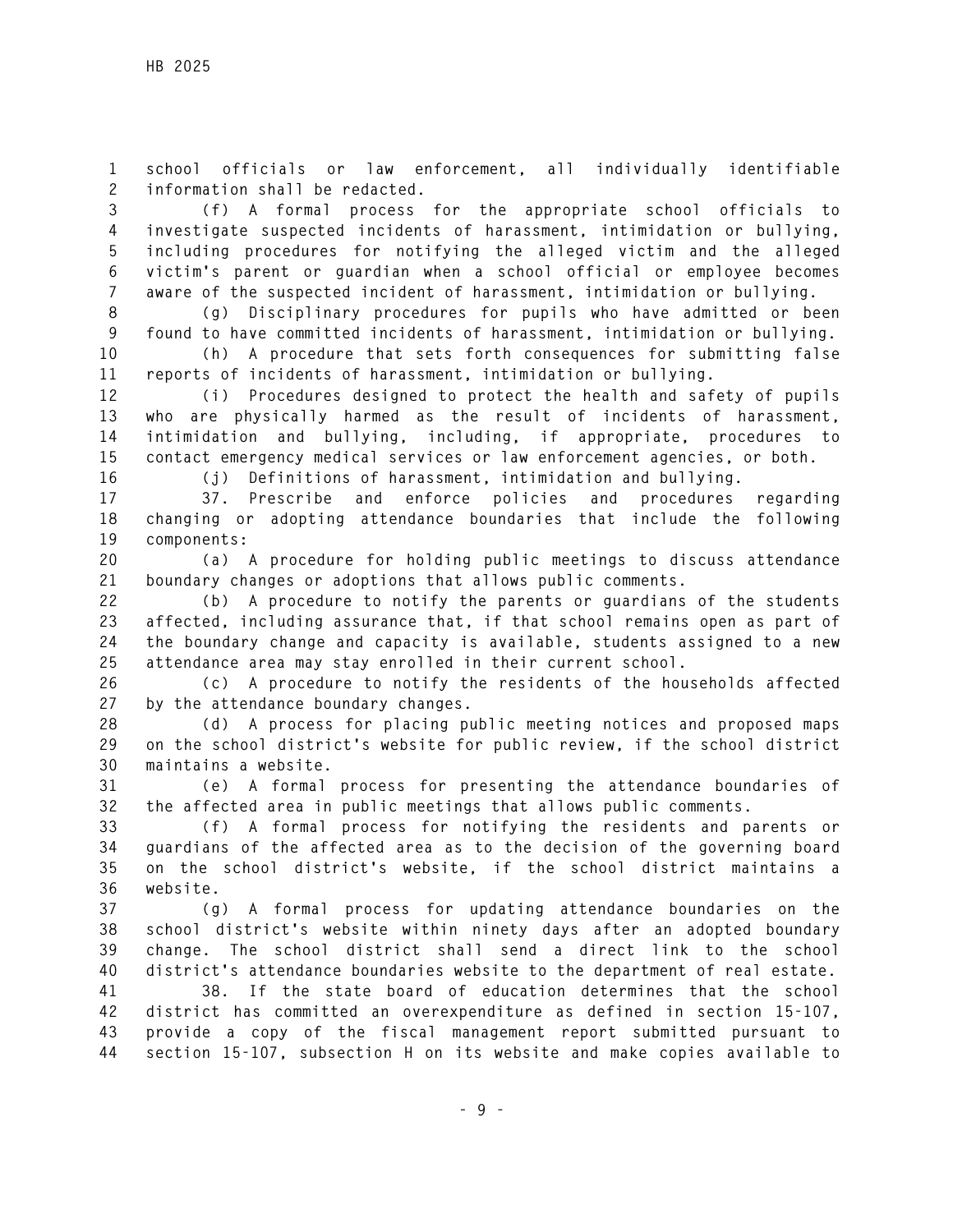**1 the public on request. The school district shall comply with a request 2 within five business days after receipt.** 

**3 39. Ensure that the contract for the superintendent is structured 4 in a manner in which up to twenty percent of the total annual salary 5 included for the superintendent in the contract is classified as 6 performance pay. This paragraph does not require school districts to 7 increase total compensation for superintendents. Unless the school 8 district governing board votes to implement an alternative procedure at a 9 public meeting called for this purpose, the performance pay portion of the 10 superintendent's total annual compensation shall be determined as follows:** 

**11 (a) Twenty-five percent of the performance pay shall be determined 12 based on the percentage of academic gain determined by the department of 13 education of pupils who are enrolled in the school district compared to 14 the academic gain achieved by the highest ranking of the fifty largest 15 school districts in this state. For the purposes of this subdivision, the 16 department of education shall determine academic gain by the academic 17 growth achieved by each pupil who has been enrolled at the same school in 18 a school district for at least five consecutive months measured against 19 that pupil's academic results in the 2008-2009 school year. For the 20 purposes of this subdivision, of the fifty largest school districts in 21 this state, the school district with pupils who demonstrate the highest 22 statewide percentage of overall academic gain measured against academic 23 results for the 2008-2009 school year shall be assigned a score of 100 and 24 the school district with pupils who demonstrate the lowest statewide 25 percentage of overall academic gain measured against academic results for 26 the 2008-2009 school year shall be assigned a score of 0.** 

**27 (b) Twenty-five percent of the performance pay shall be determined 28 by the percentage of parents of pupils who are enrolled at the school 29 district who assign a letter grade of "A" to the school on a survey of 30 parental satisfaction with the school district. The parental satisfaction 31 survey shall be administered and scored by an independent entity that is 32 selected by the governing board and that demonstrates sufficient expertise 33 and experience to accurately measure the results of the survey. The 34 parental satisfaction survey shall use standard random sampling procedures 35 and provide anonymity and confidentiality to each parent who participates 36 in the survey. The letter grade scale used on the parental satisfaction 37 survey shall direct parents to assign one of the following letter grades:** 

- 
- 
- 
- 

**38 (i) A letter grade of "A" if the school district is excellent. 39 (ii) A letter grade of "B" if the school district is above average.** 

- **40 (iii) A letter grade of "C" if the school district is average.**
- **41 (iv) A letter grade of "D" if the school district is below average. 42 (v) A letter grade of "F" if the school district is a failure.**

**43 (c) Twenty-five percent of the performance pay shall be determined 44 by the percentage of teachers who are employed at the school district and 45 who assign a letter grade of "A" to the school on a survey of teacher**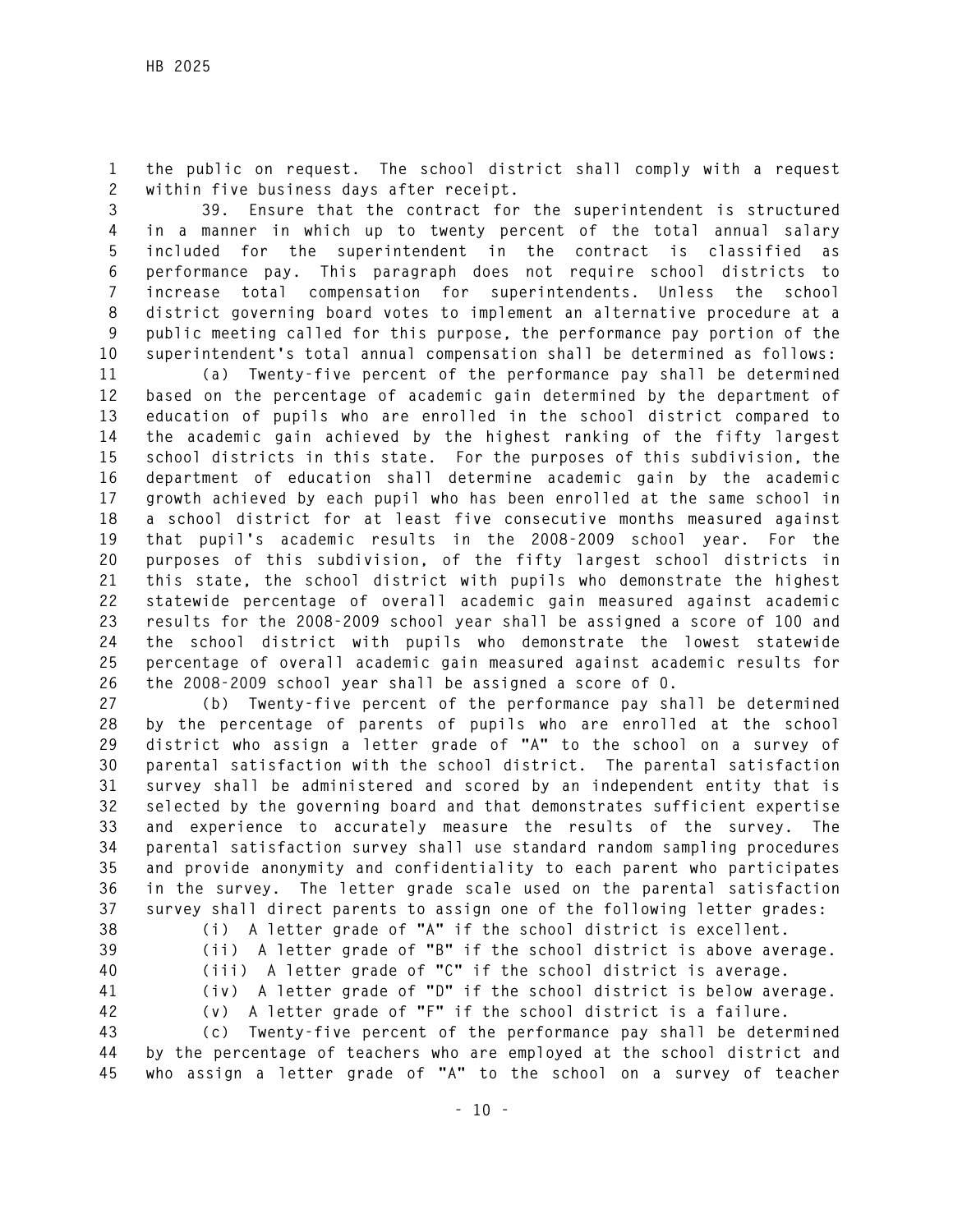**1 satisfaction with the school. The teacher satisfaction survey shall be 2 administered and scored by an independent entity that is selected by the 3 governing board and that demonstrates sufficient expertise and experience 4 to accurately measure the results of the survey. The teacher satisfaction 5 survey shall use standard random sampling procedures and provide anonymity 6 and confidentiality to each teacher who participates in the survey. The 7 letter grade scale used on the teacher satisfaction survey shall direct 8 teachers to assign one of the following letter grades:** 

**9 (i) A letter grade of "A" if the school district is excellent.** 

**10 (ii) A letter grade of "B" if the school district is above average.** 

**11 (iii) A letter grade of "C" if the school district is average.** 

**12 (iv) A letter grade of "D" if the school district is below average.** 

**13 (v) A letter grade of "F" if the school district is a failure. 14 (d) Twenty-five percent of the performance pay shall be determined 15 by other criteria selected by the governing board.** 

**16 40. Maintain and store permanent public records of the school 17 district as required by law. Notwithstanding section 39-101, the 18 standards adopted by the Arizona state library, archives and public 19 records for the maintenance and storage of school district public records 20 shall allow school districts to elect to satisfy the requirements of this 21 paragraph by maintaining and storing these records either on paper or in 22 an electronic format, or a combination of a paper and electronic format.** 

**23 41. Adopt in a public meeting and implement policies for principal 24 evaluations. Before adopting principal evaluation policies, the school 25 district governing board shall provide opportunities for public discussion 26 on the proposed policies. The governing board shall adopt policies that:** 

**27 (a) Are designed to improve principal performance and improve 28 student achievement.** 

**29 (b) Include the use of quantitative data on the academic progress 30 for all students, which shall account for between twenty percent and 31 thirty-three percent of the evaluation outcomes.** 

**32 (c) Include four performance classifications, designated as highly 33 effective, effective, developing and ineffective.** 

**34 (d) Describe both of the following:** 

**35 (i) The methods used to evaluate the performance of principals, 36 including the data used to measure student performance and job 37 effectiveness.** 

**38 (ii) The formula used to determine evaluation outcomes.** 

**39 42. Prescribe and enforce policies and procedures that define the 40 duties of principals and teachers. These policies and procedures shall 41 authorize teachers to take and maintain daily classroom attendance, make 42 the decision to promote or retain a pupil in a grade in common school or 43 to pass or fail a pupil in a course in high school, subject to review by 44 the governing board in the manner provided in section 15-342, 45 paragraph 11.**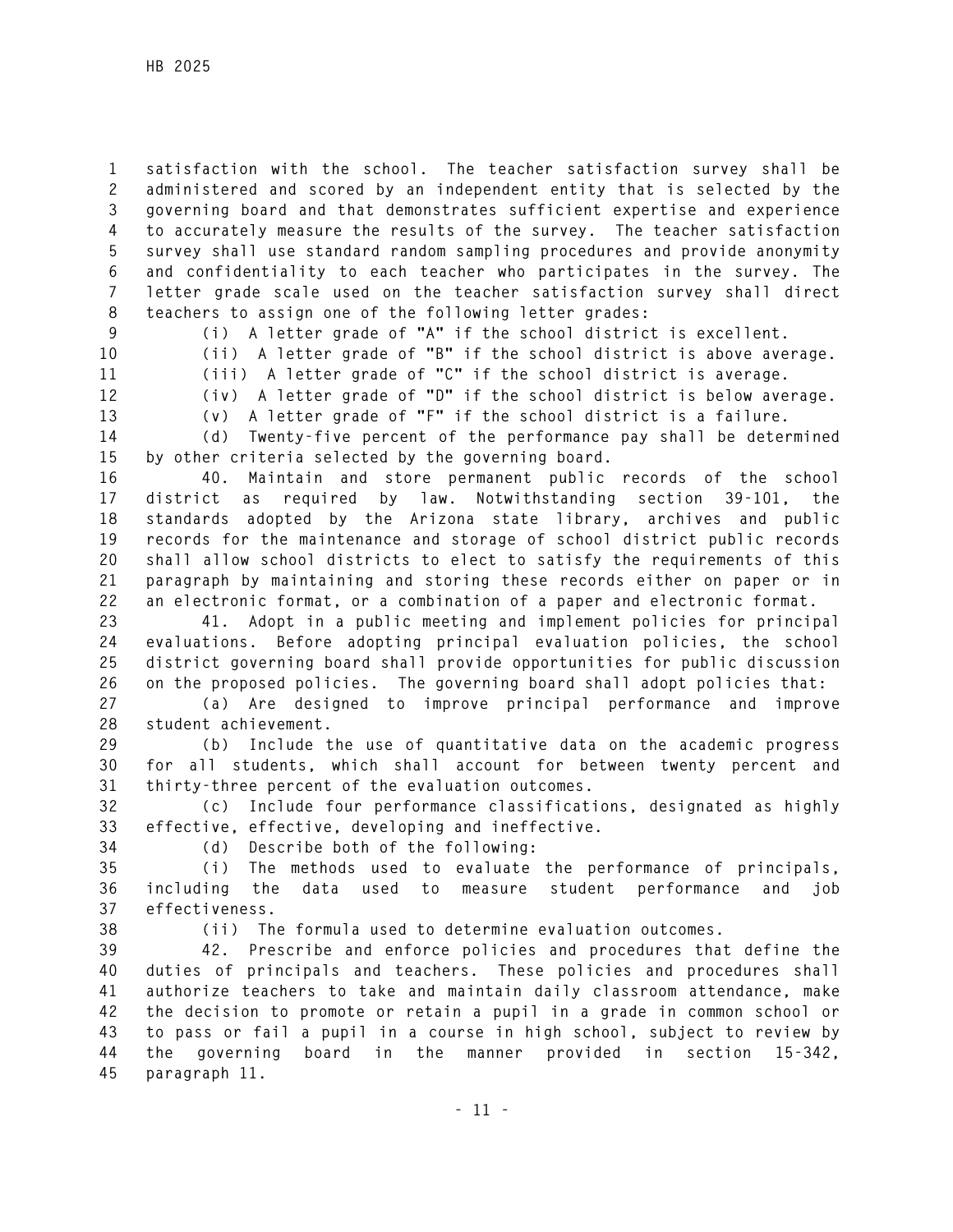- 
- 

**1 43. Prescribe and enforce policies and procedures for the emergency 2 administration by an employee of a school district pursuant to section 3 36-2267 of naloxone hydrochloride or any other opioid antagonist approved 4 by the United States food and drug administration.** 

**5 44. In addition to the notification requirements prescribed in 6 paragraph 36 of this subsection, prescribe and enforce reasonable and 7 appropriate policies to notify a pupil's parent or guardian if any person 8 engages in harassing, threatening or intimidating conduct against that 9 pupil. A school district and its officials and employees are immune from 10 civil liability with respect to all decisions made and actions taken that 11 are based on good faith implementation of the requirements of this 12 paragraph, except in cases of gross negligence or wanton or wilful 13 neglect. A person engages in threatening or intimidating if the person 14 threatens or intimidates by word or conduct to cause physical injury to 15 another person or serious damage to the property of another on school 16 grounds. A person engages in harassment if, with intent to harass or with 17 knowledge that the person is harassing another person, the person 18 anonymously or otherwise contacts, communicates or causes a communication 19 with another person by verbal, electronic, mechanical, telephonic or 20 written means in a manner that harasses on school grounds or substantially 21 disrupts the school environment.** 

**22 45. Each fiscal year, provide to each school district employee a 23 total compensation statement that is broken down by category of benefit or 24 payment and that includes, for that employee, at least all of the 25 following:** 

**26 (a) Base salary and any additional pay.** 

**27 (b) Medical benefits and the value of any employer-paid portions of 28 insurance plan premiums.** 

**29 (c) Retirement benefit plans, including social security.** 

- **30 (d) Legally required benefits. 31 (e) Any paid leave.**
- 

**32 (f) Any other payment made to or on behalf of the employee.** 

**33 (g) Any other benefit provided to the employee.** 

**34 46. DEVELOP AND ADOPT IN A PUBLIC MEETING POLICIES TO ALLOW FOR 35 VISITS, TOURS AND OBSERVATIONS OF ALL CLASSROOMS BY PARENTS OF ENROLLED 36 PUPILS AND PARENTS WHO WISH TO ENROLL THEIR CHILDREN IN THE SCHOOL 37 DISTRICT UNLESS A VISIT, TOUR OR OBSERVATION THREATENS THE HEALTH AND 38 SAFETY OF PUPILS AND STAFF. THESE POLICIES AND PROCEDURES MUST BE EASILY 39 ACCESSIBLE FROM THE HOME PAGE ON EACH SCHOOL'S WEBSITE.** 

**40 B. Notwithstanding subsection A, paragraphs 7, 9 and 11 of this 41 section, the county school superintendent may construct, improve and 42 furnish school buildings or purchase or sell school sites in the conduct 43 of an accommodation school.**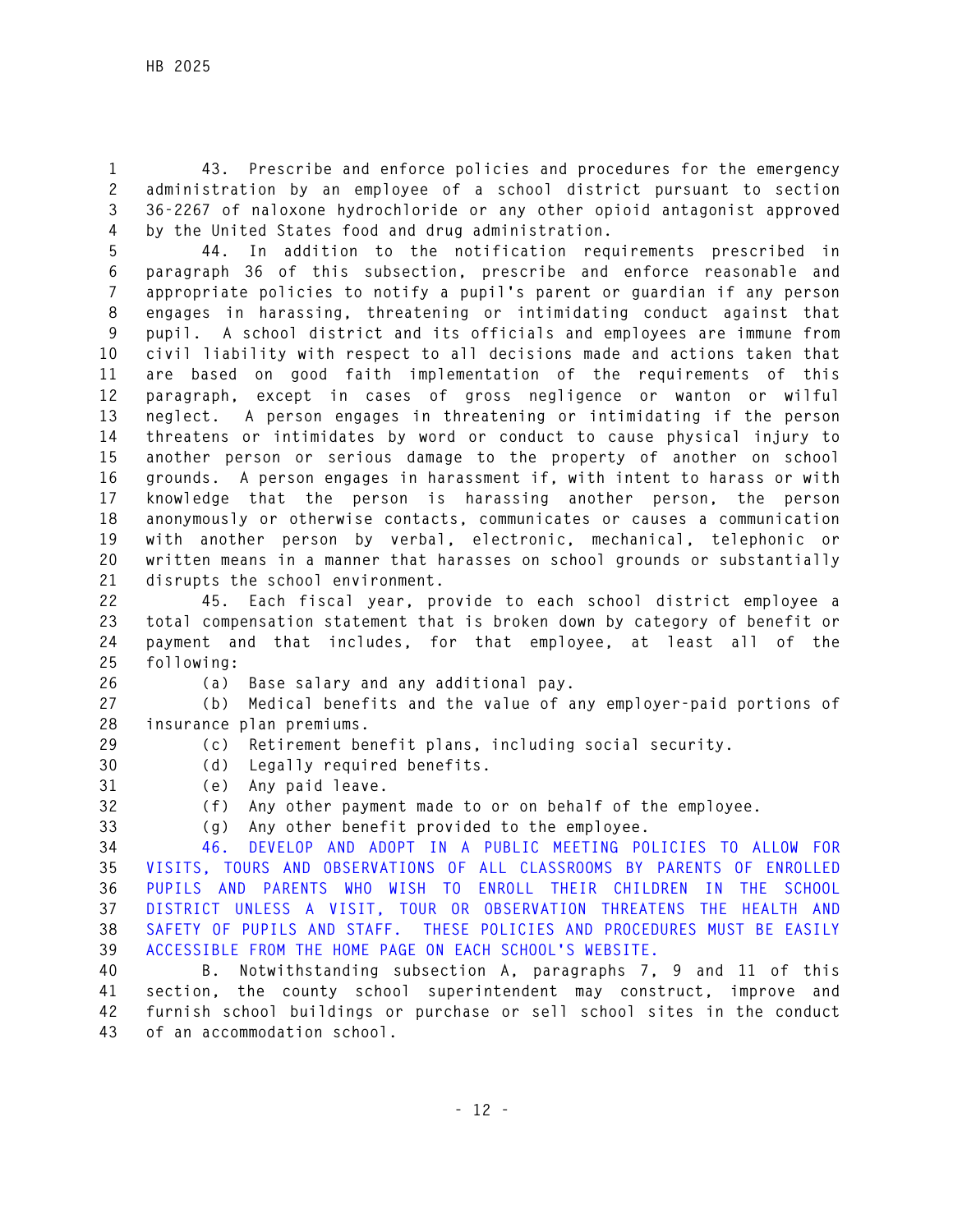**1 C. If any school district acquires real or personal property, 2 whether by purchase, exchange, condemnation, gift or otherwise, the 3 governing board shall pay to the county treasurer any taxes on the 4 property that were unpaid as of the date of acquisition, including 5 penalties and interest. The lien for unpaid delinquent taxes, penalties 6 and interest on property acquired by a school district:** 

**7 1. Is not abated, extinguished, discharged or merged in the title 8 to the property.** 

**9 2. Is enforceable in the same manner as other delinquent tax liens.** 

**10 D. The governing board may not locate a school on property that is 11 less than one-fourth mile from agricultural land regulated pursuant to 12 section 3-365, except that the owner of the agricultural land may agree to 13 comply with the buffer zone requirements of section 3-365. If the owner 14 agrees in writing to comply with the buffer zone requirements and records 15 the agreement in the office of the county recorder as a restrictive 16 covenant running with the title to the land, the school district may 17 locate a school within the affected buffer zone. The agreement may 18 include any stipulations regarding the school, including conditions for 19 future expansion of the school and changes in the operational status of 20 the school that will result in a breach of the agreement.** 

**21 E. A school district, its governing board members, its school 22 council members and its employees are immune from civil liability for the 23 consequences of adoption ADOPTING and implementation of IMPLEMENTING 24 policies and procedures pursuant to subsection A of this section and 25 section 15-342. This waiver does not apply if the school district, its 26 governing board members, its school council members or its employees are 27 guilty of gross negligence or intentional misconduct.** 

**28 F. A governing board may delegate in writing to a superintendent, 29 principal or head teacher the authority to prescribe procedures that are 30 consistent with the governing board's policies.** 

**31 G. Notwithstanding any other provision of this title, a school 32 district governing board shall not take any action that would result in a 33 reduction of pupil square footage unless the governing board notifies the 34 school facilities oversight board established by section 41-5701.02 of the 35 proposed action and receives written approval from the school facilities 36 oversight board to take the action. A reduction includes an increase in 37 administrative space that results in a reduction of pupil square footage 38 or sale of school sites or buildings, or both. A reduction includes a 39 reconfiguration of grades that results in a reduction of pupil square 40 footage of any grade level. This subsection does not apply to temporary 41 reconfiguration of grades to accommodate new school construction if the 42 temporary reconfiguration does not exceed one year. The sale of equipment 43 that results in a reduction that falls below the equipment requirements 44 prescribed in section 41-5711, subsection B is subject to commensurate 45 withholding of school district district additional assistance monies**